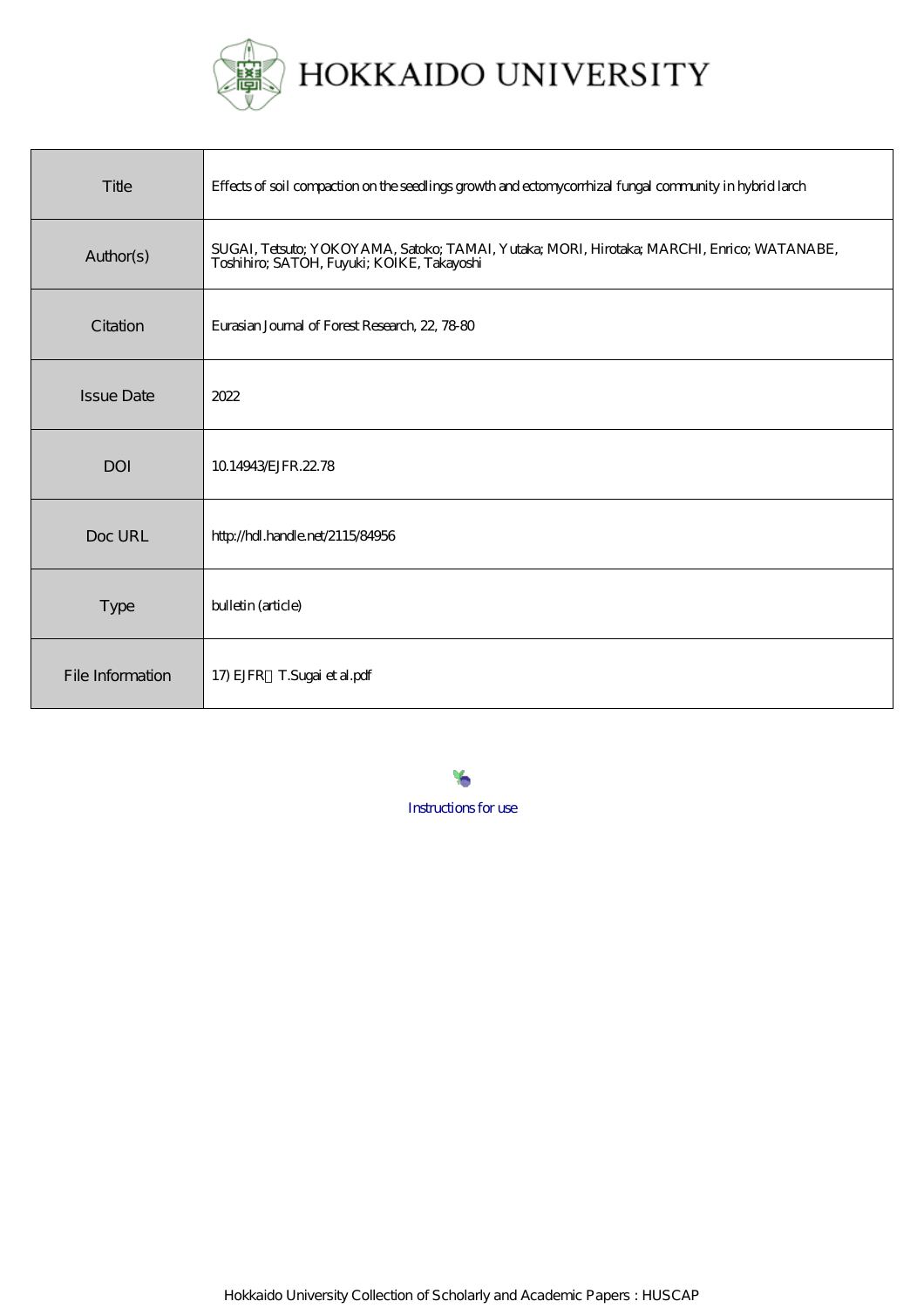# **Effects of soil compaction on the seedlings growth and ectomycorrhizal fungal community in hybrid larch**

SUGAI Tetsuto<sup>1,2</sup>, YOKOYAMA Satoko<sup>3</sup>, TAMAI Yutaka<sup>4</sup>, MORI Hirotaka<sup>4</sup>, MARCHI Enrico<sup>5</sup>, WATANABE Toshihiro<sup>2\*</sup>, SATOH Fuyuki<sup>6</sup>, KOIKE Takayoshi<sup>2,3</sup>

<sup>1</sup> Hokkaido Research Center, Forestry and Forest Products Research Institute, Sapporo 062-8516, Japan

<sup>2</sup> Plant Nutrition laboratory, Hokkaido University, Sapporo 060-8689, Japan<br><sup>3</sup> Silviculture and Forest Ecological Studies, Hokkaido University, Sapporo 060-8589, Japan<br><sup>4</sup> Forest Bioresource Technology laboratory, Hokkai

### **Abstract**

Soil physical composition is one of the fundamental factors regulating plant growth as well as soil microbes. For the rising expectation to optimize techniques of forestry machinery for sustainable forest managements in Japan, it is essential to assess the effects of soil compaction caused by machinery running on seedlings of afforestation tree species. Since most afforestation tree species interact with soil microbes, such as the symbiosis with ectomycorrhizal fungi, the effects of soil compaction would extend to the relationship between these microbes and planted seedlings. We evaluated the effects of soil compaction on growth and ectomycorrhizal fungi in hybrid larch seedlings. The experimental site was established with no compacted and compacted plots in the Sapporo experimental forest site of Hokkaido University, where two-year-old seedlings were planted. At compacted plots, the surface hardness was 25 kg cm<sup>-2</sup> and the bulk density was 1.1 g cm<sup>-3</sup>. Height growth of seedlings was significantly suppressed, and the dry weight was decreased 50% at compacted plots than that of seedlings grown at uncompacted plots. The dominant group of associated ectomycorrhizal fungi was changed by soil compaction. Our data showed that the effect of soil compaction can suppress growth of seedlings and shape the specific ectomycorrhizal fungal community.

*Key words*: Soil compaction, ectomycorrhizal fungi, hybrid larch, symbiosis.

## **Introduction**

The physical properties of soil are mainly associated with the size and structure of soil particles. Mechanical force to soils disrupts its structure and anaerobic conditions. These changes in soil physical properties often occur with erosion, freezing, and compaction. Soil compaction is common in agricultural land, urban greening, and the planting area in artificial forests (Cambi *et al*. 2015, Correa *et al*. 2019). Soil compaction can be used for land management and harm the soil ecosystem due to excessive artificial activities. In managed forests, vehicle-based forestry machinery has significantly improved the safety and efficiency of the work. On the other hand, the use of heavy machines can suppress the productivity of the forest ecosystem because of soil compaction. In the case of Japan, where the use of forestry machinery is rapidly widespread even in forest floor (Matsuda et al 2002; Yamazaki and Yoshida 2020), there are high expectations for the development of technologies for optimal machinery utilization taking into consideration the negative impacts of soil compaction (Marchi *et al*. 2018).

While the effects of soil compaction on seedlings of afforestation tree species have been globally investigated, relatively few studies evaluated the relationship between seedlings and soil microbes under compacted soil (e.g., Bauman *et al*. 2013). Considering mycorrhizal fungi are

associated with 80-90% of terrestrial plants, the question arises as to whether the symbiotic relationship would change specific for the physical conditions of soil.

This study revealed the effects of soil compaction on growth and community composition of ectomycorrhizal fungi in hybrid larch seedlings (Sugai *et al*. 2020). Hybrid larch  $F_1$  (*Larix gmelinii* var. *japonica*  $\times$  *L*. *kaempferi*) is expected to be a productive reforestation species because of its superior initial growth and resistance to red-back vole's damage (Ryu *et al*. 2009; Kita *et al*. 2009; 2018). This species is suitable for this study due to the significant body of knowledge on the symbiotic ectomycorrhizal fungi and their stress responses (e.g., Wang *et al*. 2018). To our knowledge, however, limited studies are available on evaluates the effect of soil compaction on seedling growth and symbiotic relationship with ectomycorrhizal fungi in hybrid larch (Kita *et al.* 2018). To obtain ecological insights for reforestation under forest management using forestry machinery as forest operation practice, this study evaluated the symbiotic relationship between infection of ectomycorrhizal fungi and a seedling planted in compacted soil.

## **Materials and Methods**

We established the experiment at nursery in the Sapporo Experimental Forest of Hokkaido University,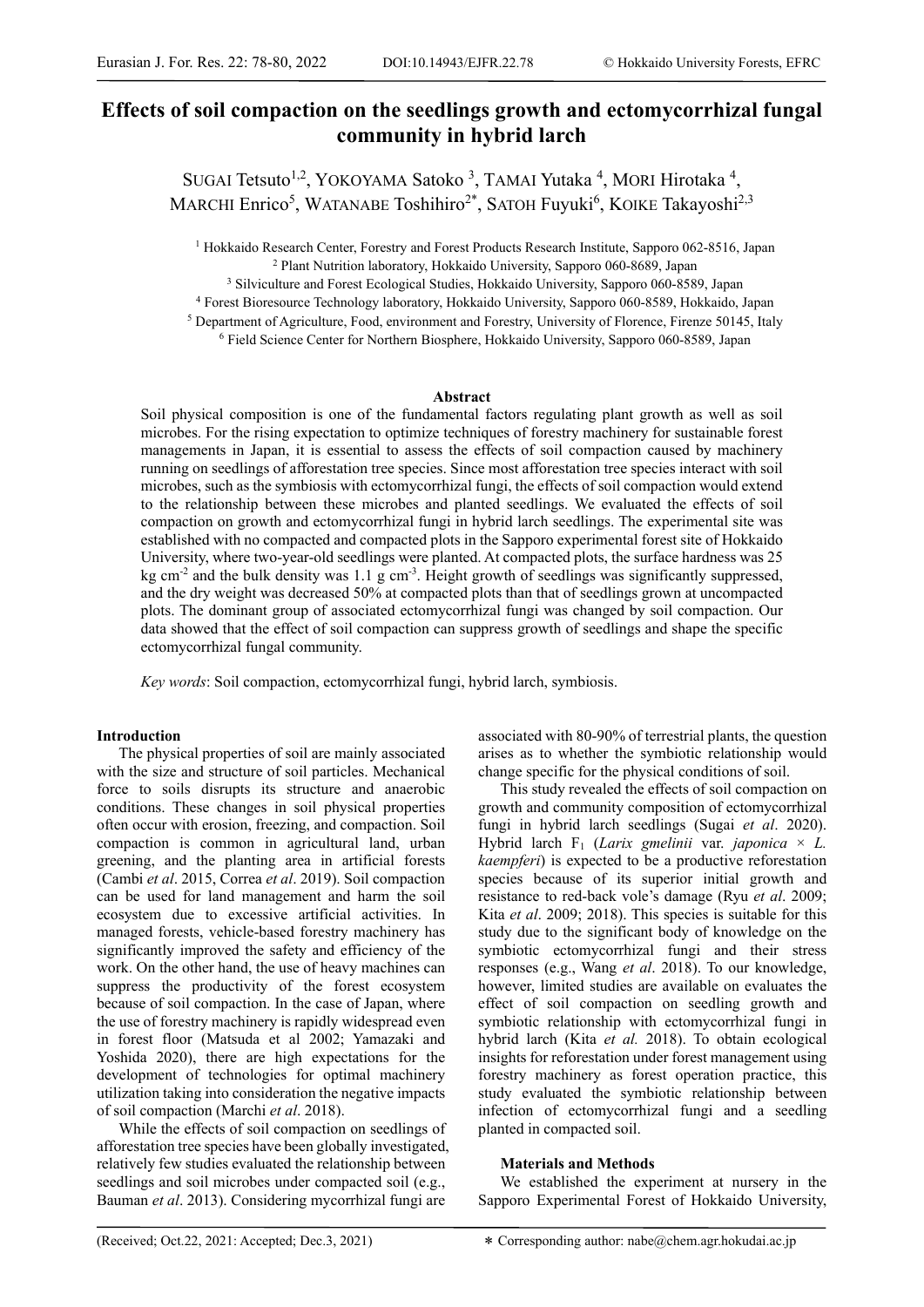Japan, where the soil is classified as brown forest soil (Dystric Cambisols). This experiment started in April 2018. After the tilling of the site, the treatment line was compacted by running heavy machinery, and the control line was made without soil compaction (Figure 1).



Figure 1. (A) The control plots, (B) the treatment plots of soil compaction in the experimental site, and (C) the heavy machinery weighing approximately 2.0 t used for the soil compaction.

Then, each track line was divided into five blocks, where two-year-old seedlings were planted in May, and weeds were carefully removed by hand. The surface soil's physical properties were evaluated with two parameters (Figure 2): (i) soil hardness measured by a soil hardness tester (Yamanaka's Soil Hardness tester, Fujiwara Scientific Co. Ltd, Tokyo) and (ii) soil bulk density measured by a soil extraction cylinder with 5 cm of diameter (Daiki Rika Kogyo Co. Ltd, Saitama). Both physical properties were evaluated four times during May to November in 2018.



**Figure 2.** (A) A view of the site where the experimental site was set up, and (B) Survey of soil profile at the soil compaction treatment.

Height growth of seedlings was measured from planting to the end of October using a measuring tape with 0.1 cm resolution. Then, seedlings were dug up, dismantled by organ, and oven-dry weights (after 72 hours at 70°C) were measured. When digging out the seedlings, root tips were collected (Figure 3), and evaluated for the association of ectomycorrhizal fungi via the BLAST analysis (ITS region analysis of DNA) based on the protocol described in Wang *et al*. (2018).



Figure 3. (A) A condition of the excavated bare roots associated with ectomycorrhizal fungi, (B) a view of its root within soil, and (C) the microscopic observation of root tips.

#### **Results and Discussion**

The average of surface hardness was approximately 25 kg cm<sup>-2</sup> and the bulk density was 1.1 g cm<sup>-3</sup> at compacted plots. Compared to the non-compacted plots, the height growth of seedlings was suppressed approximately 25%, and the dry weight was up to 50% lower at the compacted plots (Figure 4).



Figure 4. (A) Seasonal changes of height size and (B) dry mass of hybrid larch seedling in October under soil compaction (Mean value  $\pm$  SE, n=7-8).

Although the soil tillage condition could not occur within forests except for a managed nursery, the negative effects of soil compaction were obvious in this study. Based on the relative abundance of ectomycorrhizal fungi, the dominant group shifted from Ascomycetes (47.9%) at non-compacted plots to Basidiomycetes (55.8%) at compacted plots (Figure 5). *Suillus* sp. showed stable abundance regardless of treatments, which may be attributed to the fungal species-specific for larch as a host (e.g., Wang *et al.* 2015)

Our data showed that soil compaction could suppress the growth of seedlings and shape the specific ectomycorrhizal fungal community. On the other hand, the effect of compaction could also affect vegetation plants (Bockstette *et al.* 2017) as well as a planted seedling although we did not directly evaluate this due to the regular removal of weed plants. For the ecological understanding of the competitive relationship between competitive plant species and the seedling, the interspecific difference in responses to soil compaction needs to be evaluated.